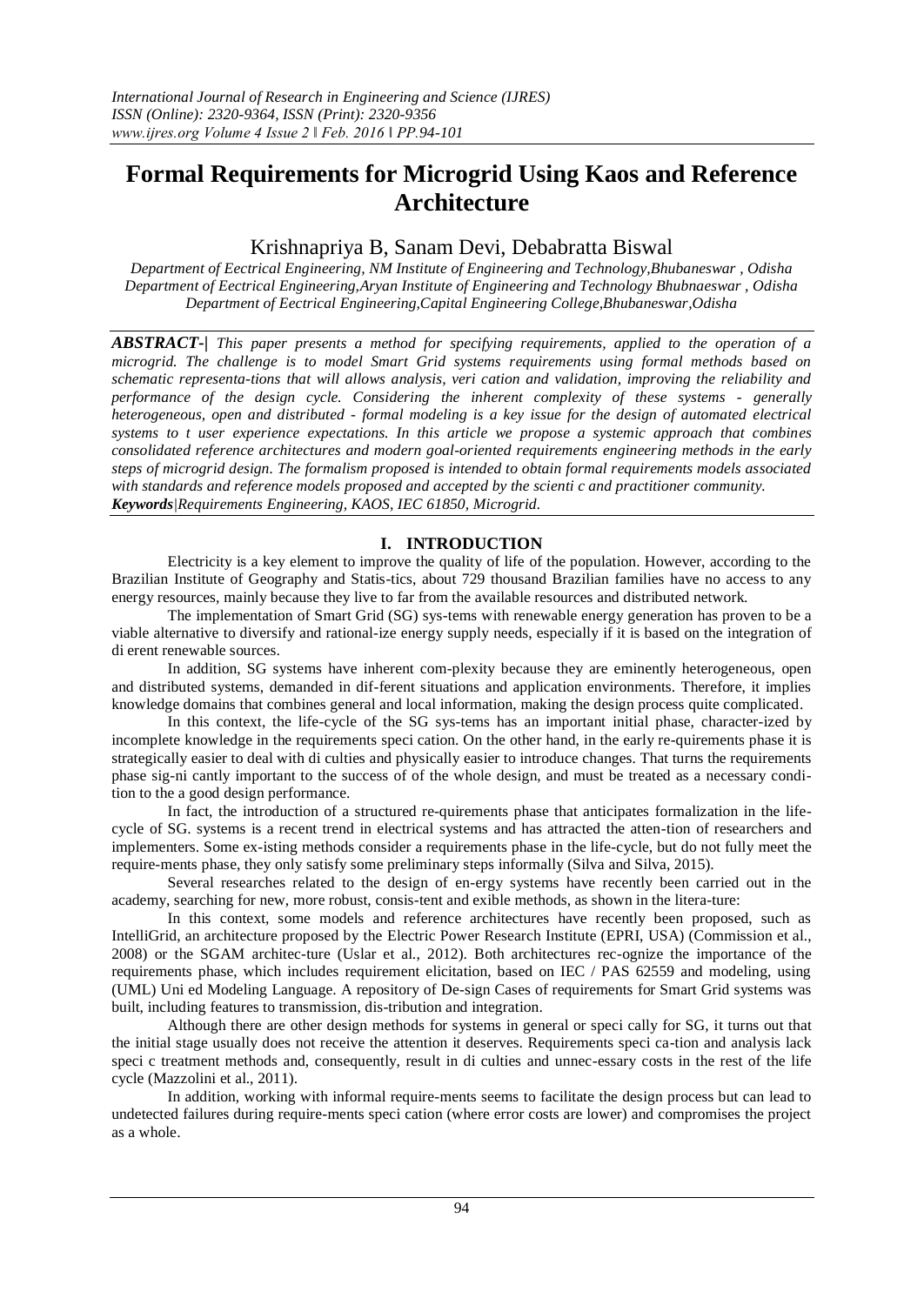The complexity involved in dealing with a dis-tributed arrangement of subsystems (not all done at the same time) is another important factor in justifying the use of formally closed and consistent methods that can be analyzed and veri ed before implementation.

In this paper we present a proposal for a for-mal modeling of microgrid systems requirements speci cation. The proposal is based on systems of systems approach that anticipates formaliza-tion through a schematic representation, associ-ated to the Model Driven Engineering (MDE) scope, (Cretu and Dumitriu, 2014).

# **II. CONCEPTUAL DESCRIPTION OF THE METHOD**

A conceptual description of the method is depicted in Figure 1.



Initially, a scenario is de ned where the method will be applied, consisting of operational, geographic characteristics, environmental restric-tions and local details that should be veri ed. In this step a reference architecture is selected to guide the process. For the proposed method we choose the IEC 61850.

Next, requirements are speci ed based on the chosen reference architecture. Therefore, the op-eration of the microgrid will follow the recommen-dations of the standard IEC 61850. Here, it is necessary to delimit the application domain, and development scope, that is, de ne the systems of interest, inputs and outputs, interface and forms of communication. In fact, this is one of the most complicated steps, since important informa-tion may not be available.

In the next step, it is made the modeling of system requirements based on objectives, opera-tions and agents responsible for meeting the ob-jectives. The GORE (Goal Orientated Require-ment Engineering) method is used, speci cally the KAOS tool (Knowledge Engineering Object System). The use of this method introduces a more direct approach, collapsing aspects of func-tional and non-functional requirements. Follow-ing, the formal requirements speci cation is gen-erated, both by KAOS diagrams and to a formal representation based on Linear Tree Logic (LTL).

The nal step is the validation with stake-holders, through the analysis of LTL properties to check process properties like Security and Life-ness, associated to the control solution for the mi-crogrid, considering also its constraints.

#### **III.PROPOSED APPROACH**

The proposed method combines a new approach of the Objective-based Requirements Engineer-ing (ER) with the reference model approach fre-quently used in energy system design, applied to the operation of a microgrid considering its tech-nical peculiarities.

#### 3.0.1 Microgrid System

Technically speaking, a microgrid is a low voltage distribution network, located downstream of a distribution substation through a Common Coupling Point (PCC). The microgrid consists of a set of components, including Intelligent Electronic De-vices (IEDs), for sensing and control, as well as charging and monitoring tools for energy quality, a Control system that allows rapid diagnosis and accurate solutions for interruptions in the network or disconnections.



**Figure 2:** Proposed scenario for the microgrid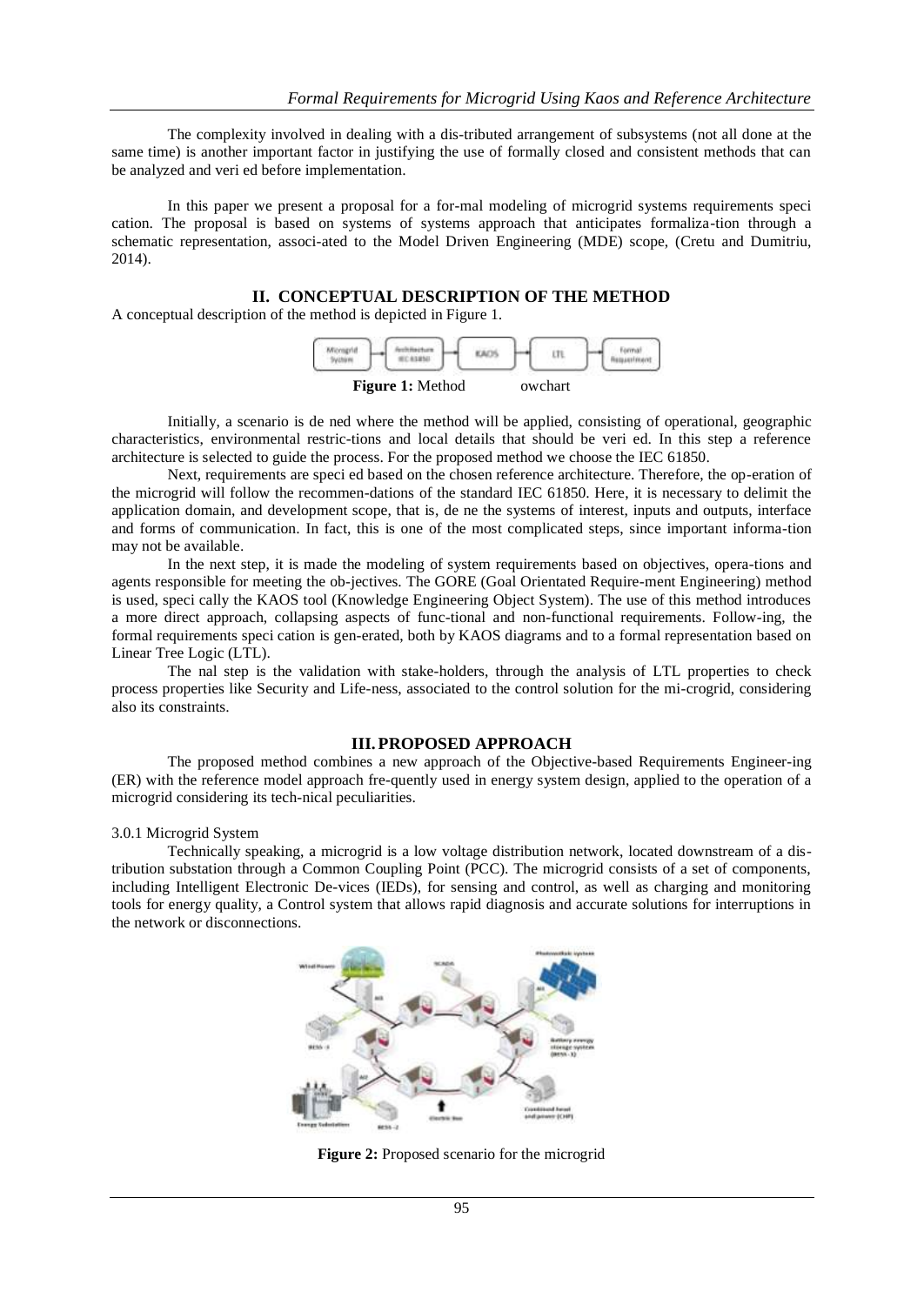Therefore, a microgrid is a multi-source sys-tem consisting of conventional Renewable Energy Sources (RES), storage systems and controllable loads. The interface between the service network and the microgrid is used to interact with the SG; it provides voltage control, power balancing, load sharing. A communications infrastructure, us-ing communication networks that propitiated the transfer and exchange of data, in real time, Figure 2.

Therefore, microgrids play a key role in the in-tegration of Distributed Generators (DG) and, in particular, RES (Sechilariu and Locment, 2016). However, the intermittent and unpredictable na-ture of the power supply continues to be a problem for integration with the service network, resulting in voltage and / or frequency uctuations, har-monic pollution, and di culty in charge manage-ment , etc.

In Brazil, there is great potential for the devel-opment of technologies for sustainable generation based on wind, solar, biomass and hydroelectric energy, among others. The integration of these technologies has become a priority in microgrids, not only for presenting DERs, but also for the need to integrate IED devices, sensing and mea-surement systems, network nodes with computing capacities, actuation systems with con guration and adjustment capability that allows integration with new devices.

#### 3.0.2 Architecture IEC-61850

The IEC 61850 architecture was developed with the aim of being a communications architecture, that facilitated the design of electric systems of power for protection, control, monitoring and diagnostics functions in substations (Naumann et al., 2014).



**Figure 3**: Architecture Microgrid based IEC 61850

The architecture is not only deal communica-tion, but also about the modeling of information tailored to the needs of the electric power industry (Berger and Iniewski, 2012), Figure 3.

Although the IEC 61850 originally addressed only substation automation, however, there are already additional information models de ned based on the IEC 61850 architecture for other domains such as renewable energy (Berger and Iniewski, 2012). In 2010, the US National Insti-tute of Standards and Technology (NIST) recog-nized IEC 61850 as a major facilitator of the im-plementation of SG systems.

One of the main goals of this IEC 61850 ar-chitecture was to solve interface problems and standardize communication to avoid the use of manufacturer-speci c protocols. Also, provides a mechanism for future automation and control functions that will allow electrical systems to evolve into SG (Naumann et al., 2014). Currently, there are extensions and additional information models for microgrids domains, so IEC 61850-7-420 provides the information model and logical node (LNs) for DERs at the process level, including (ECPs) power converters, con-trollers, generators, power converters, DC con-verters, and auxiliary systems (such as as measuring devices). IEC 61850 7-1, 7-2, 7-3 and 7-4 provide the principle of modeling equipment infor-mation. IEC 61850 also provides object-oriented models for inverters, power storage systems, and others (Hongwei, 2014).

#### 3.0.3 GORE:Goal Oriented Requirements Methods

Goal-orientation, is a recent ER approach used to capture requirements. GORE refers to the use of objectives for de ning requirements, eliminating the traditional dichotomy between functional and nonfunctional requirements. The former is more intuitive and generally associated with services to be provided to customers while the latter is related to quality, sometimes performance or resources re-quired for service, and also related to external de-mands such as safety requirements, performance, safety, aspects, etc. Here, a requirement is a nec-essary condition to reach a given goal in a speci c application domain (Horko et al., 2017).

Therefore, since in the direct approach non-functional requirements are usually neglected or fail to compose a complete set, goal-oriented methods are becoming an interesting alternative to large systems. (Dardenne et al., 1993).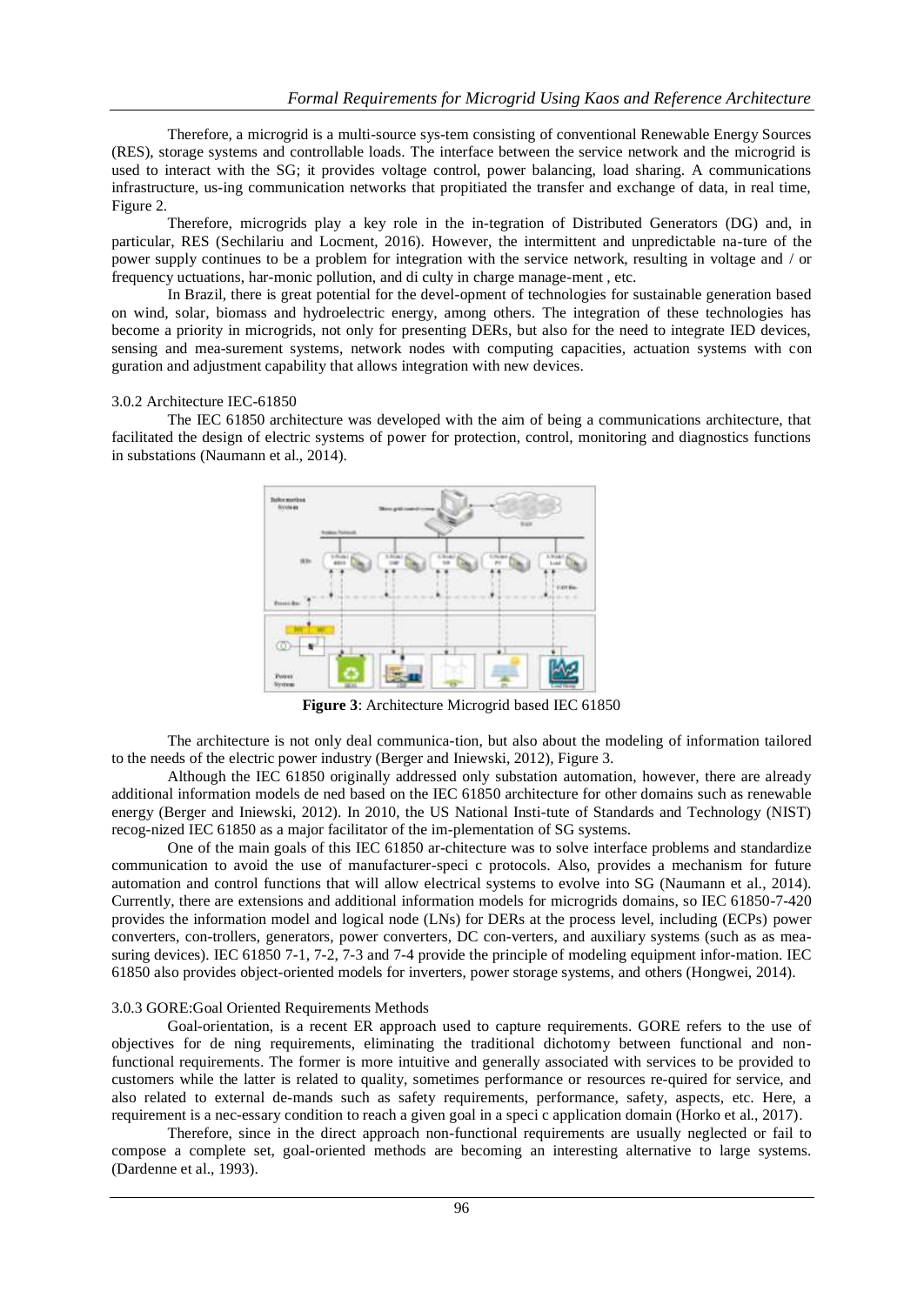### 3.0.4 KAOS Graphic Representation

KAOS, is an ER method that covers the identi-cation of requirements in the form of objectives whose graphical part is represented by diagrams, in order to build a formalizable model for the re-quirements. It is designed to adjust descriptions, analyze problems, clarify responsibilities, and al-low stakeholders to communicate.

Requirements analysis with KAOS provides traceability, completeness, and unambiguity. On the other hands, the KAOS requirements model consists of four submodels: objectives, objects, agents, and operations.

The goal model, represented by a graph or tree in which the main objective is (the root), where to the abstraction of the problem, can be re ned into sub-objectives and re ned until mod-eling requirements or expectations (tree leaves), which are the most basic objectives in the diagram hierarchy, and always associated with the agents.

If the agent is part of the system to be devel-oped, it is a requirement, whereas the objective is an expectation if it is linked to an agent of the context.

#### 3.0.5 Formal Representation (LTL)

An objective can be described as a valid nal state, derived from the general behavior of the sys-tem. Separately, each sub-goal can emerge from di erent courses of action, but converge to the pri-mary goal. Such behaviors can be represented as paths in a graph or as a combination of di erent automata.

The formal representation prescribed by the KAOS method is based on LTL, but can also be represented by a formal state transition represen-tation. A transition can be represented formally in terms of LTL sentences, such as:

#### $C \Rightarrow T$

where C is a current condition, T is a target condition and is one of the LTL operators repre-sented in Table 1.

| Table 1: Temporal Logic Operators              |                          |  |
|------------------------------------------------|--------------------------|--|
|                                                | Operator Description     |  |
|                                                |                          |  |
|                                                | In the next state        |  |
|                                                | Eventually in the future |  |
| 2Always in the future<br>d≤ Hold until is true |                          |  |
|                                                |                          |  |

ER tools, such as ObjectivER, can help for-malize the requirements speci cations that come from the KAOS diagrams in LTL formulas. How-ever, these formulas specify each process and it is not so easy to express distributed dynamics. In or-der to confront, several papers propose the trans-lation of LTL representation for Petri nets (Silva and Silva, 2015).

### **IV. APPLICATION OF METHOD**

In this section, the proposed method for the op-eration of a microgrid, based on GORE and the reference model IEC 61850 is described. Initially, are extracted the minimum requirements for the operation of the microgrid based on the IEC 61850 reference model. Thus, Figure 4 shows the dy-namics of the operation, also the control strategy is veri ed on each RSD, like all combinations.



**Figure 4:** Operation Microgrid based IEC 61850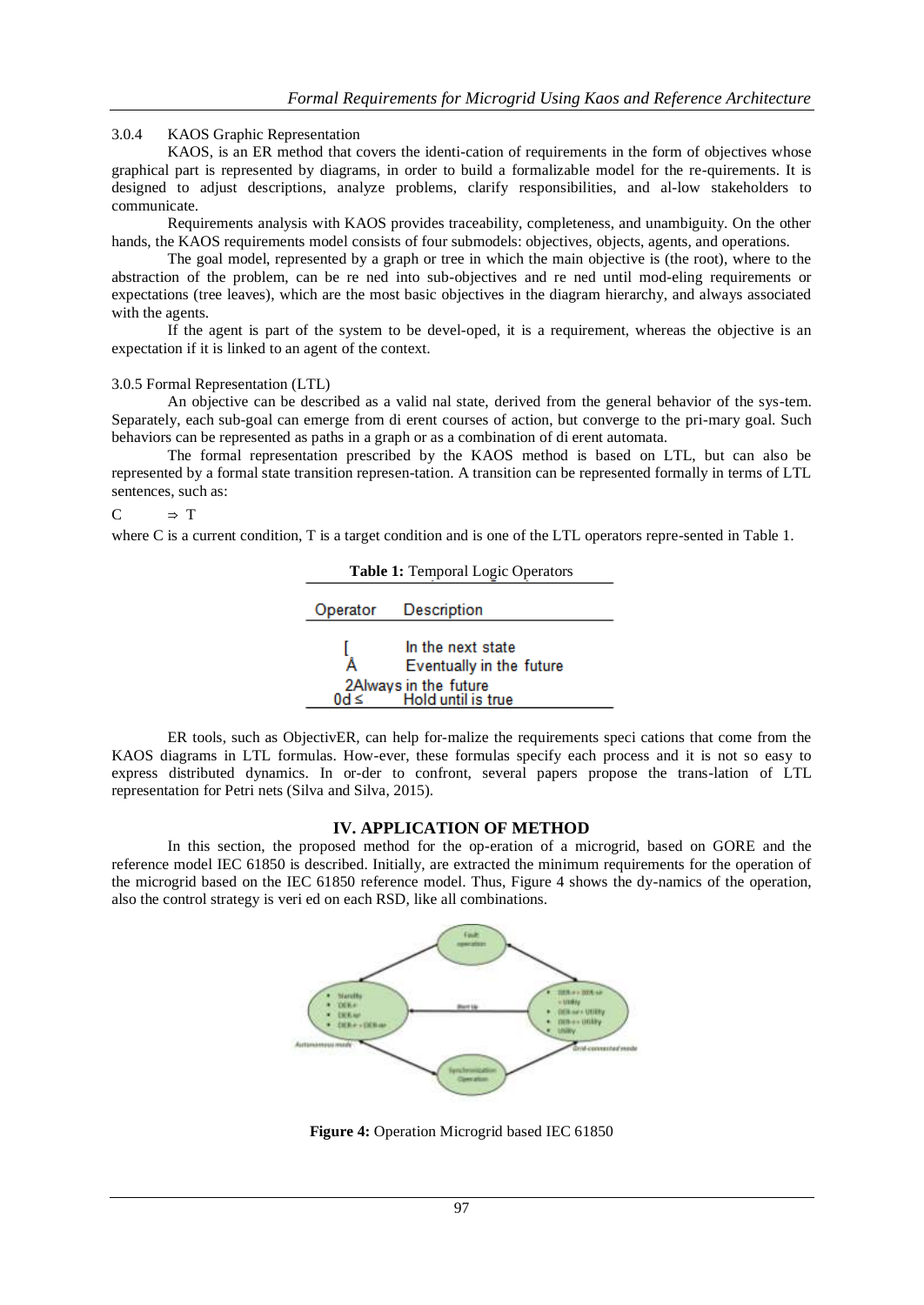Therefore, based on the context of the stan-dard the DERs were grouped into programmable DER (DER-P) and non-programmable DER (DER-NP) (Postigo, 2018). The battery energy storage system (BESS) and Combined head and power (CHP) are part of the DER-P. On the other hand, renewable energy sources such as PV and WP belong to the DER-NPs, this is due to their uncertainty of power generation, and randomized in the production of energy, a ected by natural factors. The Control system will be responsible for the automation and switching of the DERs.

Each DER accesses the microgrid bus through a circuit breaker. The microgrid connects to the service network by a PCC. When the turn o the PCC, closes the microgrid it accesses the electrical network and switches to the Connected Network Mode. When the switch it is open, the micro-grid is disconnected from the service network and switches to Autonomous mode.

Autonomous Mode: It happens when the mi-crogrid supplies power to the load only with the GD, that is, every time have some abnormal sit-uation in the main network or happen a manual operation.

Synchronization mode: Whenever network power is reestablished, additional transition modes are required to synchronize distributed gen-eration (DG) with the main network.

Network Mode Connected: Normal operation occurs when the microgrid is connected to the main network and distributed energies (DER).

Fault Mode: Whenever a fault is detected, the PCC switch opens, and MSG is separated from the service network and switches to autonomous mode.

The next step in the method is to model the requirements in the form of objectives using the objectives diagram. Figure 5, shows the KAOS model using the ObjectivER tool. It is observed how the main objective is re ned in sub-targets, that is, the target Control of Operation of the mi-crogrid, is re ned in the submit Automatic Op-eration and Grid Operation connected. Also in



**Figure 5:** Goal Model

this model, each subroutine is re ned into require-ments and obstacles considered relevant to the eld of microgrid operation, they are used to prove that the re nements are complete.

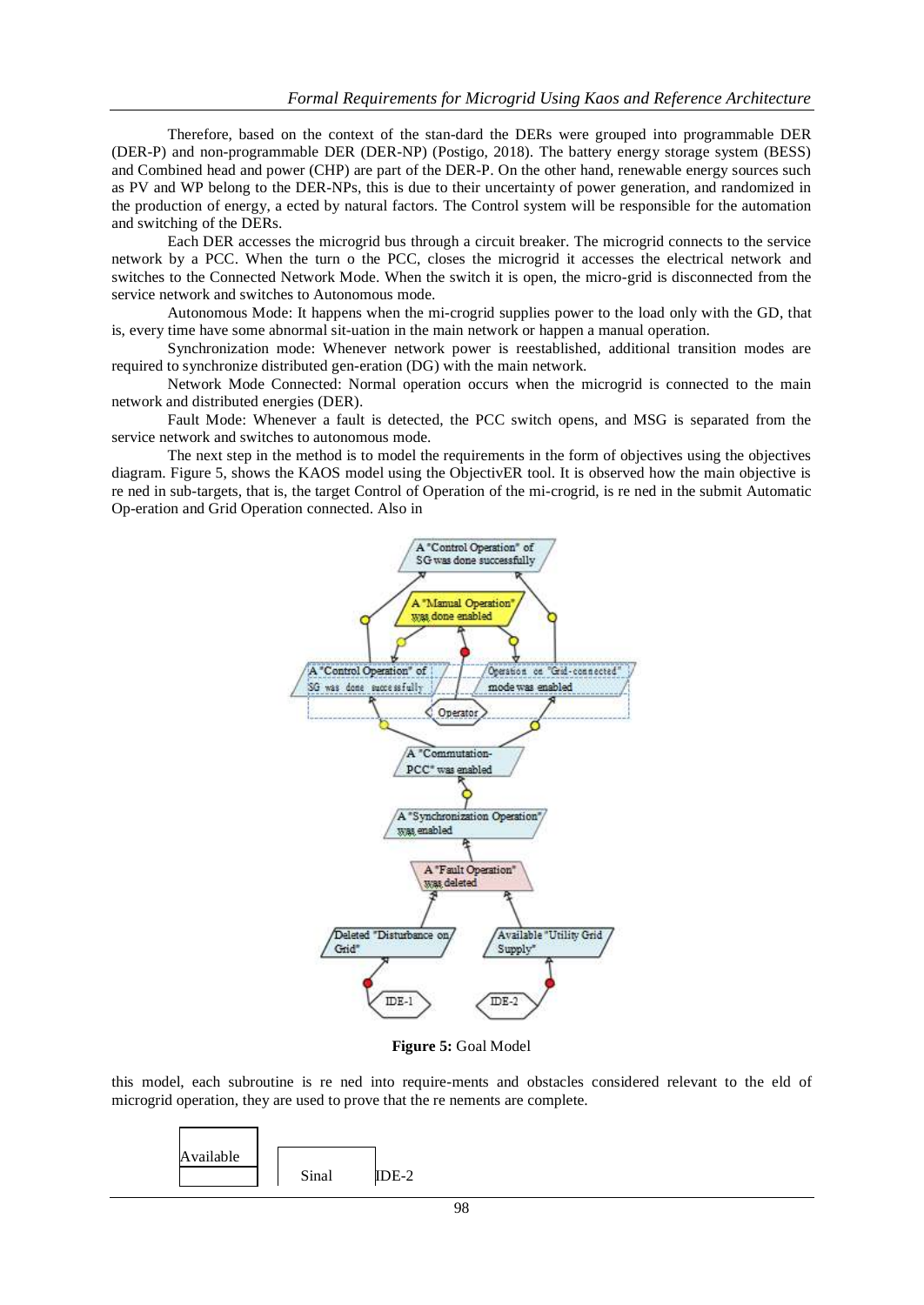

**Figure 6:** Object Model

Figure 6, shows the KAOS object model, which is an equivalent diagram with the UML class diagrams. They have characteristics such as inheritance and, is available for all types of objects (including associations).

In this diagram the objects (Available and Signal Type) are quali ed with attributes, which captures the relevant vocabulary to express the objectives for microgrid control.

Figure 7, shows the operations diagram that represents all the behaviors agents need to have to meet their requirements. Thus the behaviors are expressed in terms of operations performed by the Controlling agent.



**Figure 7:** Operation Model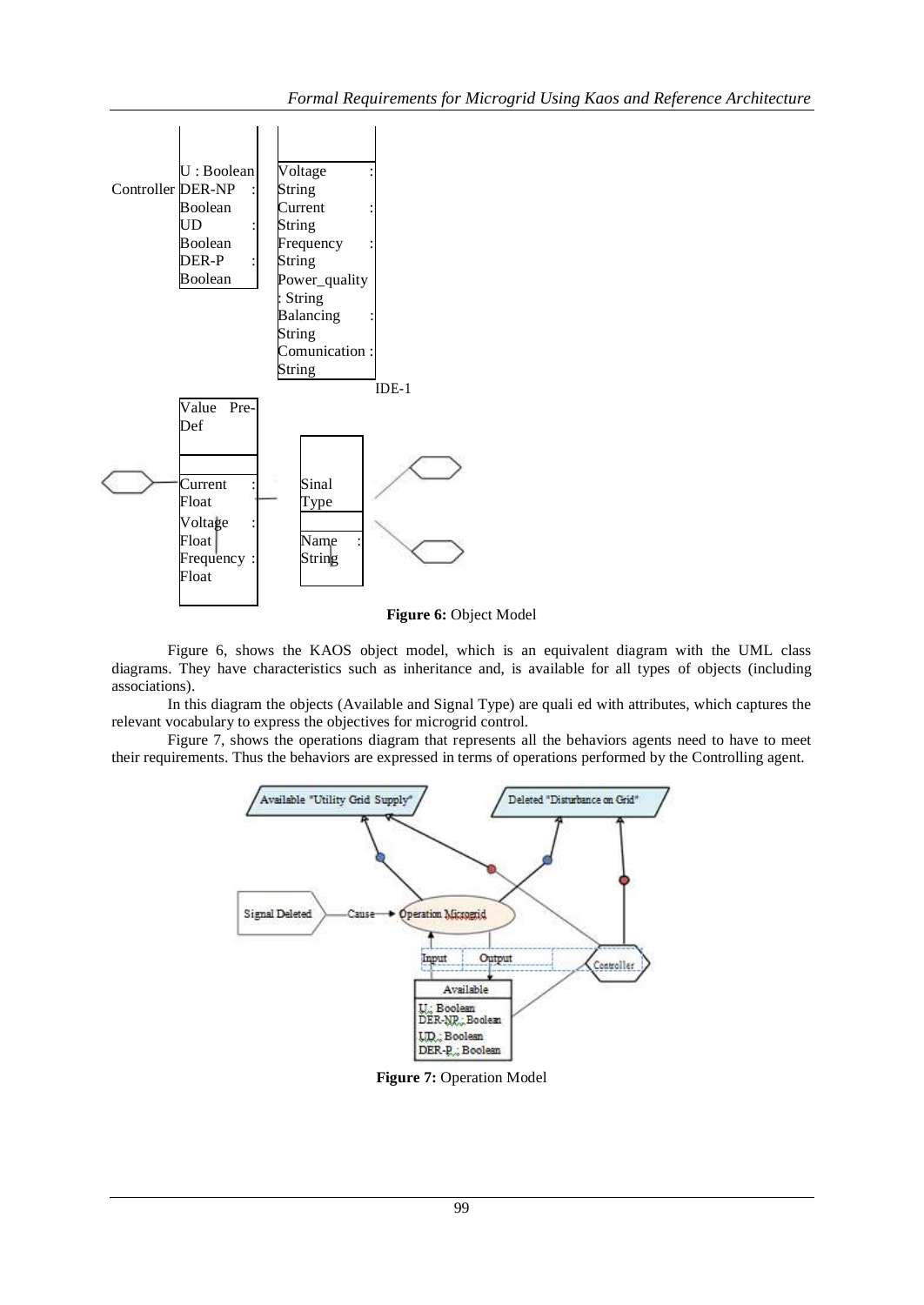

**Figure 8:** Responsibilities Model

Operations work on objects described in the object model (Available), which will allow objects to be created, object state transitions, or trigger other operations through events and signals sent and received by the IEDs.

Figure 8, shows the responsibilities diagram, which describes the responsibilities for each agent, the requirements and expectations for which they are responsible or that have been assigned to the Controlling agents and IEDs. Here, we check the di erent requirements and expectations in the ob-jectives model and assign an agent to each of them.

The nal step of the process is the formal-ization of requirements where KAOS is also used. Therefore, the process described so far is based on the hypothesis that the requirements must be formalized before they become speci cations. Thus, the requirements are introduced as disci-plined semi-formal declarations (since we are using reference models) and must be formally analyzed, using the LTL of the KAOS tool. This process is very important for the automation system that interacts with the SG system.

| Goal                        | <b>LTL</b> Sentences                                                           |
|-----------------------------|--------------------------------------------------------------------------------|
| <b>\Control</b><br>А        | p.cc PCC, grid Grid);                                                          |
| Operation"                  | on(pcc) and mode = true;<br>Ψľ                                                 |
| of SG<br>was                | $\rightarrow$ A                                                                |
| done success-               |                                                                                |
| esfully.                    |                                                                                |
| Operation on                | p.c.c. PCC, grid Grid);                                                        |
|                             | Of(p.cc)  autonomousMode(grid);                                                |
| <b>Viutomous</b>            | K<br>$\rightarrow$ A                                                           |
| Mode"<br>was                |                                                                                |
| enabled.                    |                                                                                |
|                             | 3(op Operator, grid Grid);                                                     |
| Operation<br><b>\Grid-</b>  | $On($ grid) $\land$ Available(op) $\rightarrow$                                |
| 90.<br>connected            | A manual Operation (op; grid);                                                 |
| mode"<br>was                |                                                                                |
| enabled.                    |                                                                                |
|                             | sinal Sinal, com   Commutation);                                               |
| A \Commuta-                 | <sup>3</sup> C <sub>enabled</sub><br>disturbance(sinal)<br>(com)               |
| tion" was en-               | enabled(com) supply(sinal);                                                    |
| abled                       | → Ai                                                                           |
|                             | E(sinal Sinal):                                                                |
|                             | A \Synchro- - disturbance(sinal)∧ suply(sinal) → nization"                     |
| was Å svnchronized(sinal) : |                                                                                |
| enabled                     |                                                                                |
|                             | <b>H</b> (sinal Sinal, pcc PCC.);                                              |
|                             | A \Faultop- -disturbance(sinal) ^ - supply(sinal)                              |
| eration"<br>was             | $of(p, c, c)$ :                                                                |
| detected.                   | Αi                                                                             |
| Detected                    | $ide-1$ IDE <sub>z</sub> 1, sinal Sinal. $)$ :<br>On(ide-1)disturbance(sinal); |
| <b>\Distur-</b>             | Э.                                                                             |
| bance"<br>on                | →Å                                                                             |
| Grid:                       | 3(ide-2 IDE-2, sinal Sinal.);                                                  |
| Available                   |                                                                                |
| <b>Willity Grid</b>         | Codde-2) - A supply (cloud) ;                                                  |
| Supplys".                   |                                                                                |

**Table 2** shows LTL sentences associated with each goal.

#### **V. CONCLUSION**

This work is based on the hypothesis that in order to achieve good performance, SG systems must be automated and therefore their design should no longer be based on good practices and experi-ence based on intuitive and / or tacit knowledge. Automation can also introduce autonomy into the control systems, which could be a source of prob-lems rather than advantages, if not well managed.